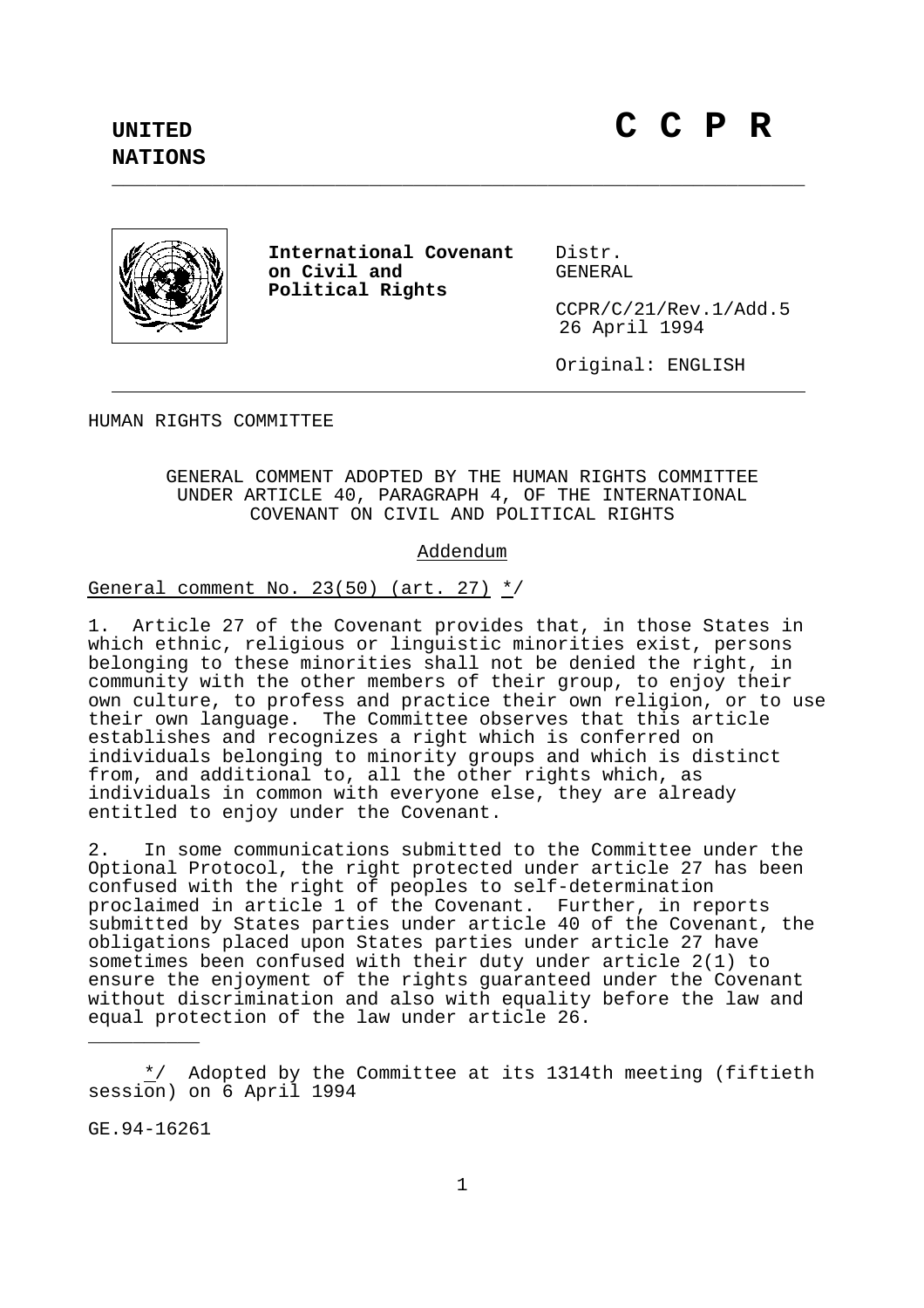3.1. The Covenant draws a distinction between the right to selfdetermination and the rights protected under article 27. The former is expressed to be a right belonging to peoples and is dealt with in a separate part (Part I) of the Covenant. Selfdetermination is not a right cognizable under the Optional Protocol. Article 27, on the other hand, relates to rights conferred on individuals as such and is included, like the articles relating to other personal rights conferred on individuals, in Part III of the Covenant and is cognizable under the Optional Protocol 1/.

3.2 The enjoyment of the rights to which article 27 relates does not prejudice the sovereignty and territorial integrity of a State party. At the same time, one or other aspect of the rights of individuals protected under that article - for example, to enjoy a particular culture - may consist in a way of life which is closely associated with territory and use of its resources 2/. This may particularly be true of members of indigenous communities constituting a minority.

4. The Covenant also distinguishes the rights protected under article 27 from the guarantees under articles 2(1) and 26. The entitlement, under article 2(1), to enjoy the rights under the Covenant without discrimination applies to all individuals within the territory or under the jurisdiction of the State whether or not those persons belong to a minority. In addition, there is a distinct right provided under article 26 for equality before the law, equal protection of the law, and non-discrimination in respect of rights granted and obligations imposed by the States. It governs the exercise of all rights, whether protected under the Covenant or not, which the State party confers by law on individuals within its territory or under its jurisdiction, irrespective of whether they belong to the minorities specified in article 27 or not  $3/$ . Some States parties who claim that they do not discriminate on grounds of ethnicity, language or religion, wrongly contend, on that basis alone, that they have no minorities.

5.1. The terms used in article 27 indicate that the persons designed to be protected are those who belong to a group and who share in common a culture, a religion and/or a language. Those terms also indicate that the individuals designed to be protected need not be citizens of the State party. In this regard, the obligations deriving from article 2(1) are also relevant, since a State party is required under that article to ensure that the rights protected under the Covenant are available to all individuals within its territory and subject to its jurisdiction, except rights which are expressly made to apply to citizens, for example, political rights under article 25. A State party may not, therefore, restrict the rights under article 27 to its citizens alone.

5.2. Article 27 confers rights on persons belonging to minorities which "exist" in a State party. Given the nature and scope of the rights envisaged under that article, it is not relevant to determine the degree of permanence that the term "exist" connotes.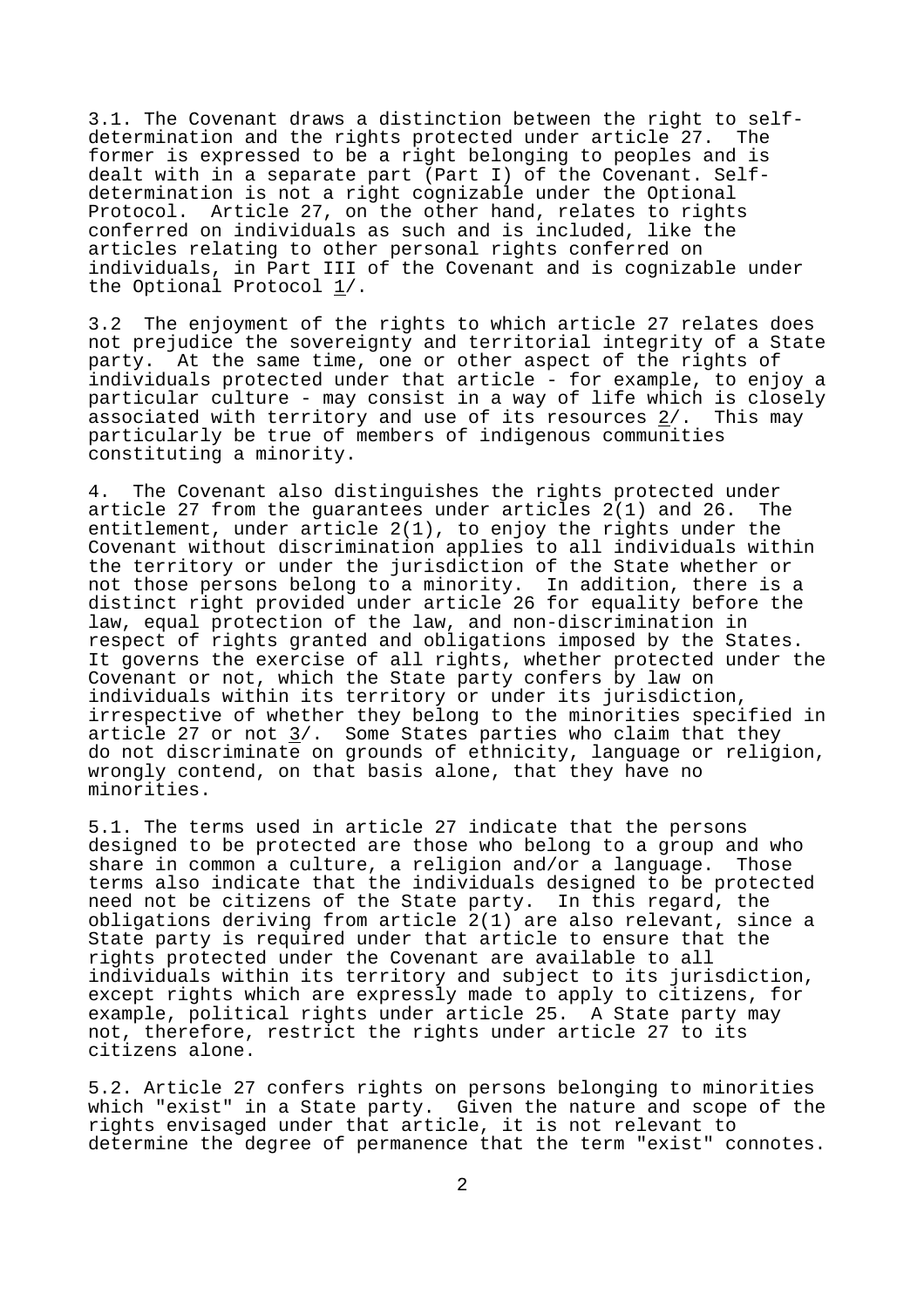Those rights simply are that individuals belonging to those minorities should not be denied the right, in community with members of their group, to enjoy their own culture, to practice their religion and speak their language. Just as they need not be nationals or citizens, they need not be permanent residents. Thus, migrant workers or even visitors in a State party constituting such minorities are entitled not to be denied the exercise of those rights. As any other individual in the territory of the State party, they would, also for this purpose, have the general rights, for example, to freedom of association, of assembly, and of expression. The existence of an ethnic, religious or linguistic minority in a given State party does not depend upon a decision by that State party but requires to be established by objective criteria.

5.3. The right of individuals belonging to a linguistic minority to use their language among themselves, in private or in public, is distinct from other language rights protected under the Covenant. In particular, it should be distinguished from the general right to freedom of expression protected under article 19. The latter right is available to all persons, irrespective of whether they belong to minorities or not. Further, the right protected under article 27 should be distinguished from the particular right which article 14(3)(f) of the Covenant confers on accused persons to interpretation where they cannot understand or speak the language used in the courts. Article 14(3)(f) does not, in any other circumstances, confer on accused persons the right to use or speak the language of their choice in court proceedings 4/.

6.1. Although article 27 is expressed in negative terms, that article, nevertheless, does recognize the existence of a "right" and requires that it shall not be denied. Consequently, a State party is under an obligation to ensure that the existence and the exercise of this right are protected against their denial or<br>violation. Positive measures of protection are, therefore, Positive measures of protection are, therefore, required not only against the acts of the State party itself, whether through its legislative, judicial or administrative authorities, but also against the acts of other persons within the State party.

6.2. Although the rights protected under article 27 are individual rights, they depend in turn on the ability of the minority group to maintain its culture, language or religion. Accordingly, positive measures by States may also be necessary to protect the identity of a minority and the rights of its members to enjoy and develop their culture and language and to practice their religion, in community with the other members of the group. In this connection, it has to be observed that such positive measures must respect the provisions of articles 2(1) and 26 of the Covenant both as regards the treatment between different minorities and the treatment between the persons belonging to them and the remaining part of the population. However, as long as those measures are aimed at correcting conditions which prevent or impair the enjoyment of the rights guaranteed under article 27, they may constitute a legitimate differentiation under the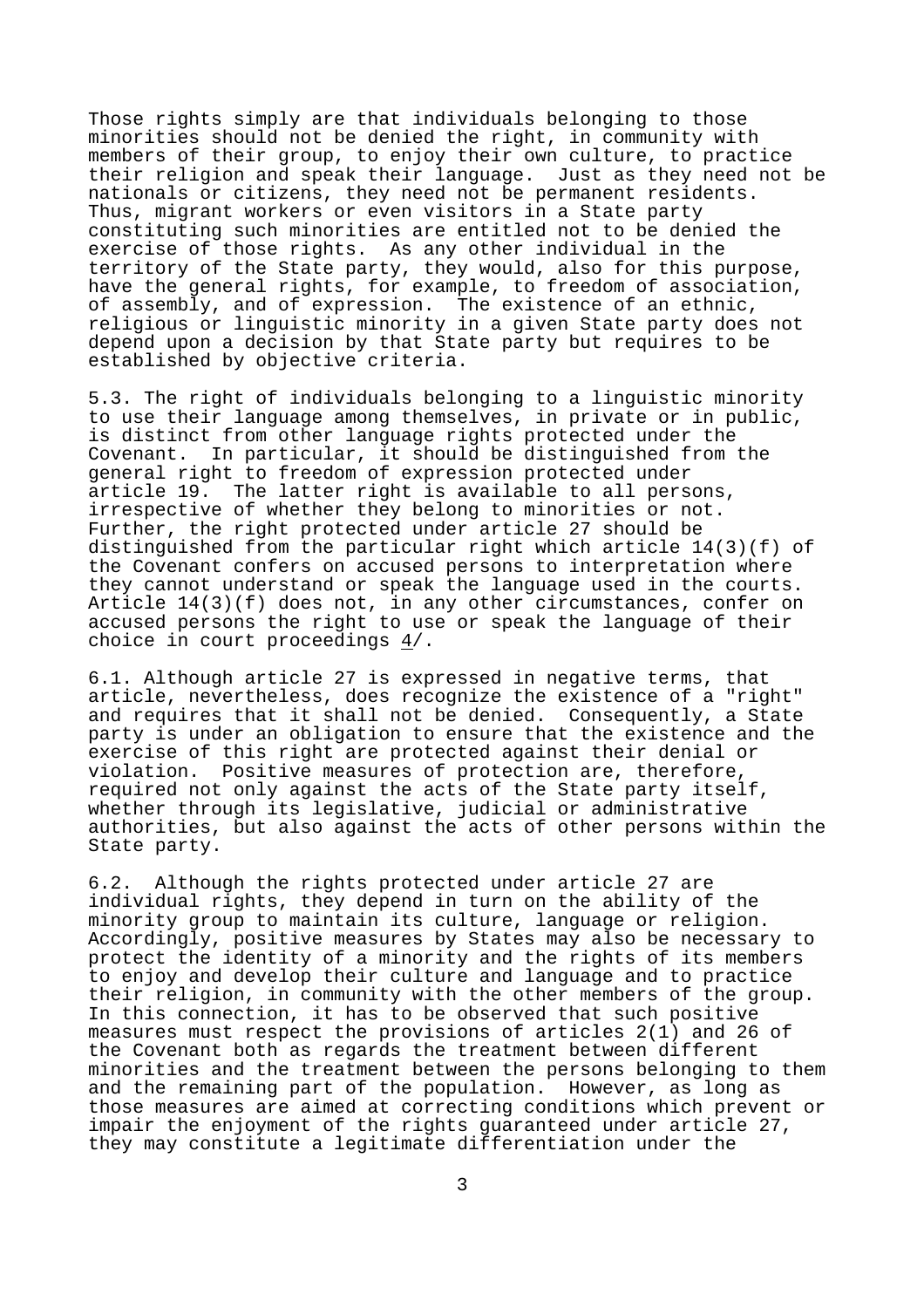Covenant, provided that they are based on reasonable and objective criteria.

7. With regard to the exercise of the cultural rights protected under article 27, the Committee observes that culture manifests itself in many forms, including a particular way of life associated with the use of land resources, specially in the case of indigenous peoples. That right may include such traditional activities as fishing or hunting and the right to live in reserves protected by law  $\frac{5}{7}$ . The enjoyment of those rights may require positive legal measures of protection and measures to ensure the effective participation of members of minority communities in decisions which affect them.

8. The Committee observes that none of the rights protected under article 27 of the Covenant may be legitimately exercised in a manner or to an extent inconsistent with the other provisions of the Covenant.

9. The Committee concludes that article 27 relates to rights whose protection imposes specific obligations on States parties. The protection of these rights is directed to ensure the survival and continued development of the cultural, religious and social identity of the minorities concerned, thus enriching the fabric of society as a whole. Accordingly, the Committee observes that these rights must be protected as such and should not be confused with other personal rights conferred on one and all under the Covenant. States parties, therefore, have an obligation to ensure that the exercise of these rights is fully protected and they should indicate in their reports the measures they have adopted to this end.

## Notes

1/ See Official Records of the General Assembly, Thirty-ninth Session, Supplement No.40 (A/39/40), annex VI, General Comment No. 12(21) (article 1), also issued in document<br>CCPR/C/21/Rev.1; ibid. Forty-fifth Session, Supplement No.40, CCPR/C/21/Rev.1; ibid. Forty-fifth Session, Supplement No.40,<br>(A/45/40), vol.II, Annex IX, Sect.A, communication No.167/1984 (Bernard Ominayak, Chief of the Lubicon Lake Band, v. Canada), views adopted on 26 March 1990.

2/ See ibid., Forty-third Session, Supplement No.40 (A/43/40), annex VII, sect.G, communication No. 197/1985 (Kitok v. Sweden), views adopted on 27 July 1988.